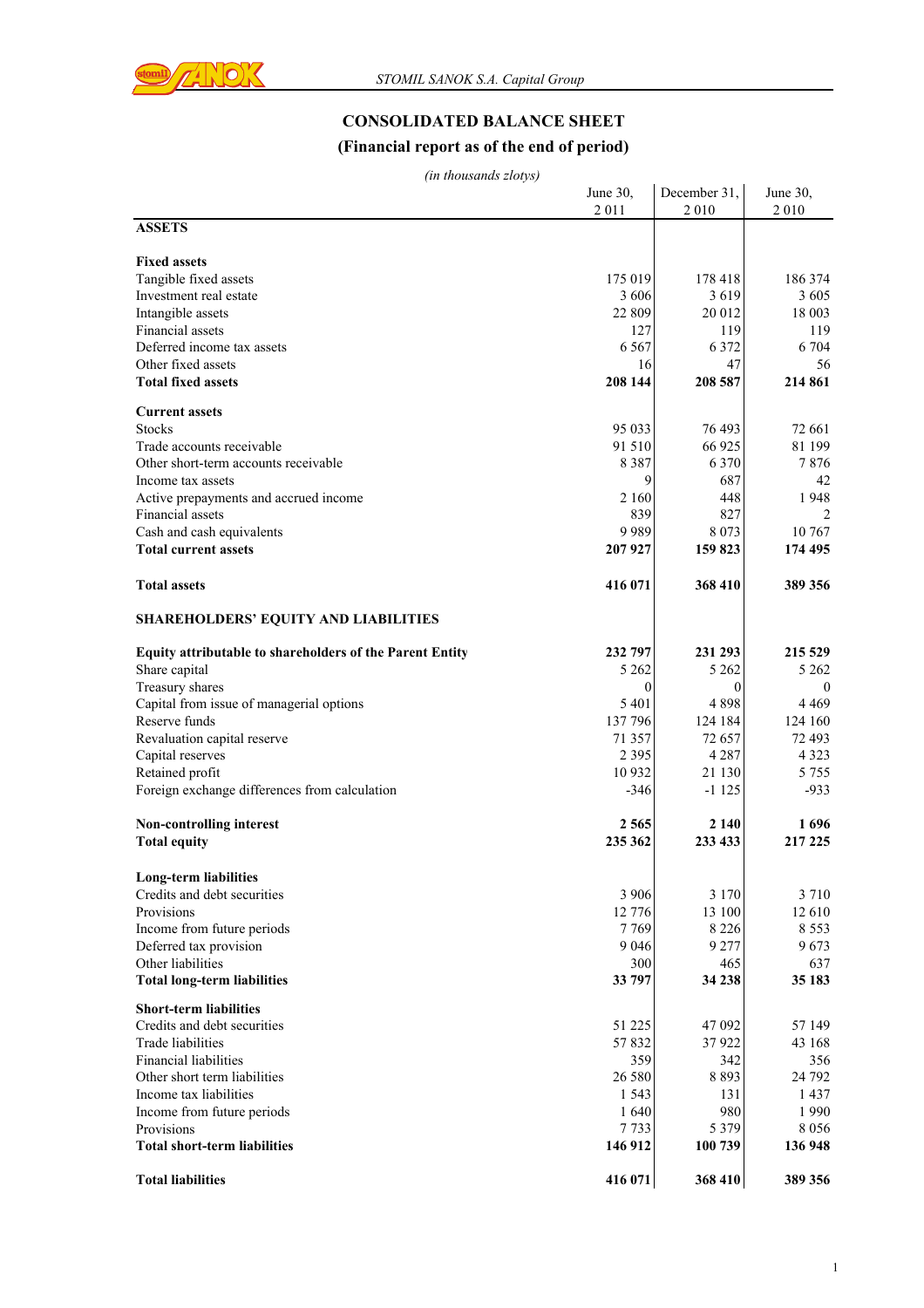

# **CONSOLIDATED PROFIT AND LOSS ACCOUNT**

|                                                   | $01.04.2011 -$ | $01.01.2011 -$ | $01.04.2010 -$ | $01.01.2010 -$ |
|---------------------------------------------------|----------------|----------------|----------------|----------------|
|                                                   | 30.06.2011     | 30.06.2011     | 30.06.2010     | 30.06.2010     |
| <b>Sales revenue</b>                              | 143 300        | 259 810        | 116 641        | 214 311        |
| <b>Cost of sales</b>                              | 111 738        | 206 363        | 90 973         | 172 045        |
| Gross profit on sales                             | 31 562         | 53 447         | 25 668         | 42 266         |
| Selling cost                                      | 7697           | 14 4 8 6       | 7352           | 14 4 29        |
| General and administrative expenses               | 6851           | 14 2 26        | 7794           | 14 280         |
| <b>Core business result</b>                       | 17014          | 24 735         | 10 522         | 13 557         |
| Other operating income                            | 2 5 3 5        | 2852           | 695            | 1 143          |
| Other operating expenses                          | 507            | 990            | 959            | 1580           |
| <b>Operating result</b>                           | 19 042         | 26 597         | 10 258         | 13 120         |
| Financial income                                  | 120            | 165            | 4 4 8 2        | 4 637          |
| Financial expenses                                | 9428           | 11818          | 508            | 1 3 8 4        |
| Result of hyperinflation                          | 5 1 4 9        | 5 1 4 9        |                |                |
| Pre-tax profit                                    | 14883          | 20 093         | 14 232         | 16 373         |
| Income tax                                        | 3 5 7 1        | 5443           | 2888           | 3 9 4 6        |
| Current                                           | 3 6 2 1        | 5 603          | 3 260          | 4 5 8 8        |
| Deferred                                          | $-50$          | $-160$         | $-372$         | -642           |
| Net profit                                        | 11 312         | 14 650         | 11 344         | 12 4 27        |
| attributable to shareholders of the Parent Entity | 11 105         | 14 2 13        | 10833          | 11 792         |
| attributable to non-controlling interest          | 207            | 437            | 511            | 635            |
| Weighted average number of shares                 |                | 26 308 502     |                | 26 308 502     |
| Earnings per share                                |                | 0,54           |                | 0,45           |
| Weighted average diluted number of shares         |                | 27 455 342     |                | 27 168 632     |
| Diluted earnings per share                        |                | 0,52           |                | 0,43           |
| Revenue from sales of products                    | 124 460        | 230 860        | 107 504        | 195 952        |
| Revenue from sales of products and materials      | 15 4 63        | 24 69 6        | 8796           | 15919          |
| Other revenues                                    | 3 3 7 7        | 4 2 5 4        | 341            | 2440           |
| <b>Total sales revenue including</b>              | 143 300        | 259 810        | 116 641        | 214 311        |
| - revenue generated locally                       | 63 677         | 115 944        | 51 539         | 100 210        |
| - revenue from foreign contractors                | 79 623         | 143 866        | 65 102         | 114 101        |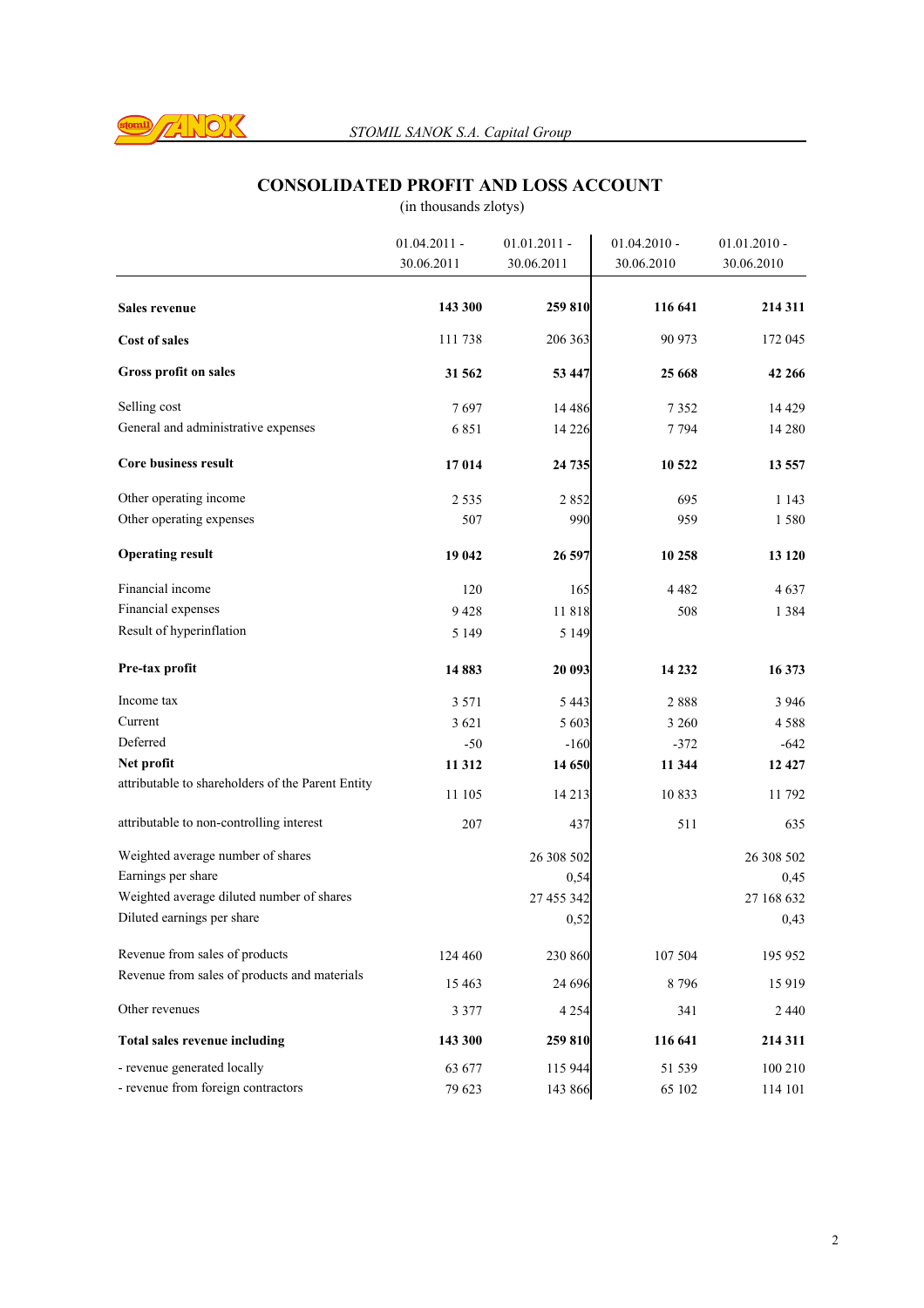

## **CONSOLIDATED CASH FLOW STATEMENT**

| (in thousanas ziotys)                                      |            |                                       |
|------------------------------------------------------------|------------|---------------------------------------|
|                                                            |            | for 6 months until for 6 months until |
|                                                            | 30.06.2011 | 30.06.2010                            |
| <b>Cash-flow from operating activities</b>                 |            |                                       |
| Net profit                                                 | 14 2 13    | 11 792                                |
| Total adjustments:                                         | $-4912$    | 11 096                                |
| Profit attributable to the non-controlling shareholders    | 437        | 635                                   |
| Depreciation                                               | 14 658     | 15 3 3 0                              |
| Net foreign exchange (gains) losses                        | $-369$     | $-77$                                 |
| Net interest and dividends                                 | 1 0 0 2    | 1 2 8 2                               |
| Income tax on profit before taxation                       | 5 603      | 4588                                  |
| (Gains) losses from investing activities                   | $-2272$    | $-62$                                 |
| Change in provisions                                       | 1799       | 4 5 0 1                               |
| Change in stocks                                           | $-18540$   | $-8719$                               |
| Change in accounts receivable                              | $-26812$   | $-21539$                              |
| Change in liabilities                                      | 36 342     | 33 714                                |
| Change in active prepayments and accrued income            | $-1672$    | $-1331$                               |
| Other adjustments                                          | $-10893$   | $-13837$                              |
| Income tax paid                                            | $-4195$    | $-3389$                               |
| Net cash from operating activities                         | 9 3 0 1    | 22 888                                |
| Cash flow from investing activities                        |            |                                       |
| Income from sales of tangible and non-tangible assets      | 7 0 4 0    | 2478                                  |
| Acquisition of tangible and non-tangible fixed assets      | $-20737$   | $-18042$                              |
| Dividend paid to minority shareholders                     | $-17$      | $-233$                                |
| Other investing cash outflow                               | 2 3 0 5    | 129                                   |
| Net cash from investing activities                         | $-11409$   | $-15668$                              |
| <b>Cash-flow from financing activities</b>                 |            |                                       |
| Proceeds from credits taken                                | 6 2 1 7    | 857                                   |
| Other financing cash inflow                                | 319        | 886                                   |
| Repayment of credits                                       | $-1348$    | $-124$                                |
| Interest paid                                              | $-1002$    | $-1287$                               |
| Other financing cash outflow                               | $-179$     | $-48$                                 |
| Net cash from financing activities                         | 4 007      | 284                                   |
| Change in cash                                             | 1899       | 7 5 0 4                               |
| Change in cash resulting from foreign exchange differences | 17         | 75                                    |
| Cash at beginning of period                                | 8 0 7 3    | 3 1 8 8                               |
| Change in net cash                                         | 1916       | 7579                                  |
| Cash at end of period                                      | 9989       | 10 767                                |
| including restricted cash                                  | 1 3 6 4    | 1415                                  |
|                                                            |            |                                       |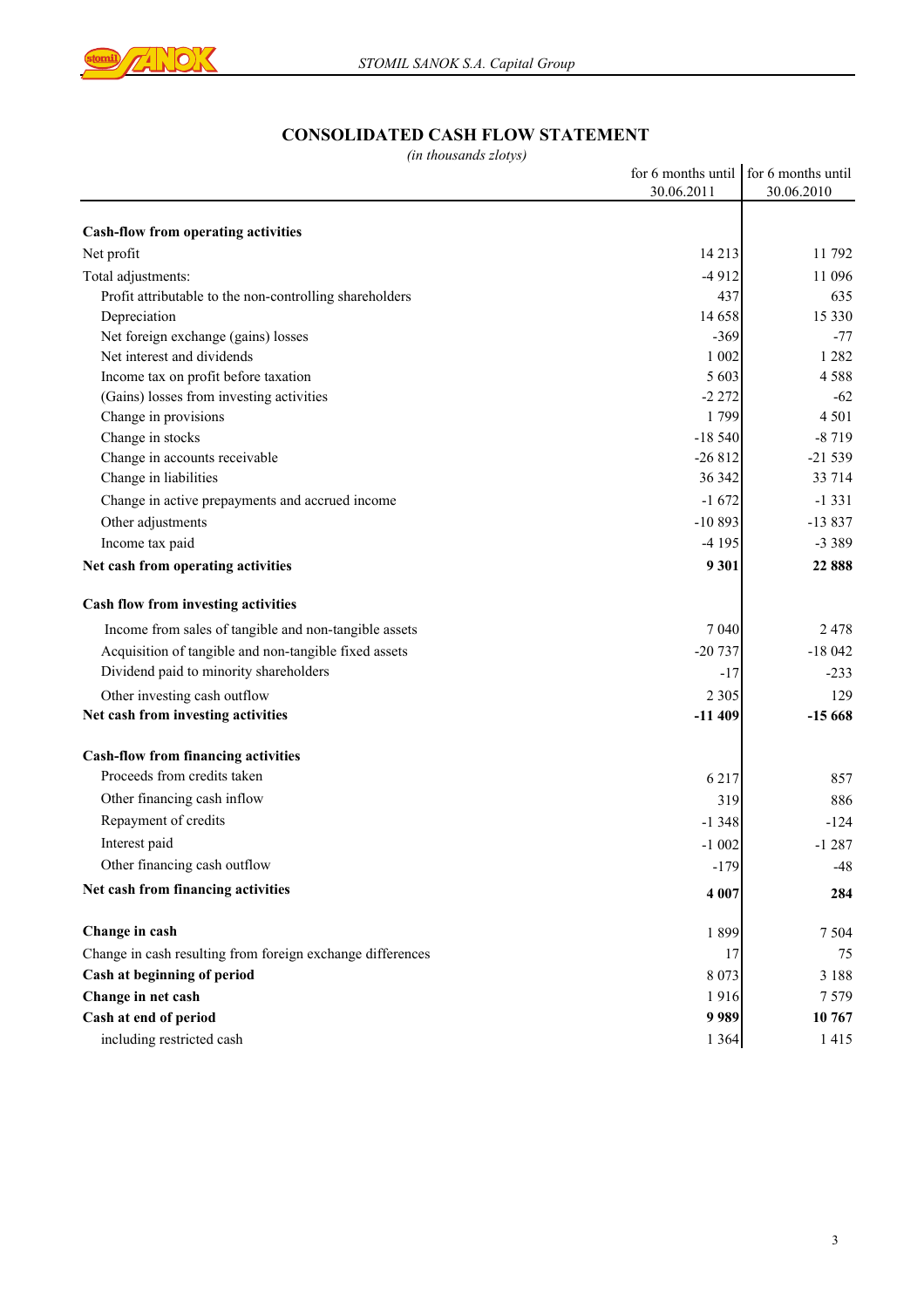

#### **Abridged middle-year financial report of STOMIL SANOK S.A.**

# **BALANCE SHEET OF DOMINANT UNDERTAKING "STOMIL SANOK" SA**

### **(Financial report as of the end of period)**

|                                             | June 30,       | December 31, | June 30,         |
|---------------------------------------------|----------------|--------------|------------------|
|                                             | 2011           | 2010         | 2010             |
| <b>ASSETS</b>                               |                |              |                  |
|                                             |                |              |                  |
| <b>Fixed assets</b>                         |                |              |                  |
| Tangible fixed assets                       | 136 928        | 136 696      | 141 774          |
| Investment real estate                      | 109            | 109          | 109              |
| Intangible assets                           | 21 844         | 18 9 9 9     | 16 9 30          |
| Financial assets                            | 18988          | 19 210       | 18 9 87          |
| Deferred income tax assets                  | 4 3 5 0        | 4 1 1 1      | 4 3 3 3          |
| Long-term accounts receivable               | 16             | 47           | 56               |
| <b>Total fixed assets</b>                   | 182 235        | 179 172      | 182 189          |
| <b>Current assets</b>                       |                |              |                  |
| <b>Stocks</b>                               | 60 819         | 51 255       | 43 3 93          |
|                                             |                |              |                  |
| Trade accounts receivable                   | 123 996        | 95 854       | 109 967          |
| Other short-term accounts receivable        | 5 7 2 2        | 5 0 8 2      | 5 6 8 6          |
| Income tax assets                           | 0              | 512          | $\boldsymbol{0}$ |
| Active prepayments and accrued income       | 1 5 6 2        | 306          | 1 3 2 4          |
| Financial assets                            | 558            | 3 6 3 4      | 5 6 4 6          |
| Cash and cash equivalents                   | 2 3 1 1        | 1529         | 2098             |
| <b>Total current assets</b>                 | 194 968        | 158 172      | 168 114          |
| <b>Total assets</b>                         | 377 203        | 337 344      | 350 303          |
|                                             |                |              |                  |
| <b>SHAREHOLDERS' EQUITY AND LIABILITIES</b> |                |              |                  |
| Shareholders' equity                        |                |              |                  |
| Share capital                               | 5 2 6 2        | 5 2 6 2      | 5 2 6 2          |
| Treasury shares                             | 0              | 0            | $\theta$         |
| Capital from issue of managerial options    | 5 4 0 2        | 4898         | 4 4 6 9          |
| Reserve funds                               | 132 130        | 115 642      | 115 617          |
| Revaluation capital reserve                 | 66 901         | 68 203       | 68 043           |
| Retained profit                             | 17 772         | 30 291       | 13 3 68          |
|                                             |                |              |                  |
| Total shareholders' equity                  | 227 467        | 224 296      | 206 759          |
| Long-term liabilities                       |                |              |                  |
| Provisions                                  | 12 4 23        | 12 750       | 12 23 2          |
| Income from future periods                  | 7681           | 8 1 3 7      | 8 4 6 1          |
| Deferred tax provision                      | 8018           | 8 2 3 7      | 8 6 6 2          |
| <b>Total long-term liabilities</b>          | 28 122         | 29 124       | 29 355           |
|                                             |                |              |                  |
| <b>Short-term liabilities</b>               |                |              |                  |
| Credits and debt securities                 | 43 124         | 42 470       | 50 783           |
| Trade liabilities                           | 44 892         | 29 614       | 32 932           |
| <b>Financial liabilities</b>                | $\overline{0}$ | $\theta$     | $\boldsymbol{0}$ |
| Other short term liabilities                | 23 794         | 6 0 7 5      | 20 977           |
| Income tax liabilities                      | 1 3 1 0        | $\Omega$     | 1 1 4 0          |
| Income from future periods                  | 1 4 9 6        | 934          | 1634             |
| Provisions                                  | 6998           | 4831         | 6 7 23           |
| <b>Total short-term liabilities</b>         | 121 614        | 83 924       | 114 189          |
|                                             |                |              |                  |
| <b>Total liabilities</b>                    | 377 203        | 337 344      | 350 303          |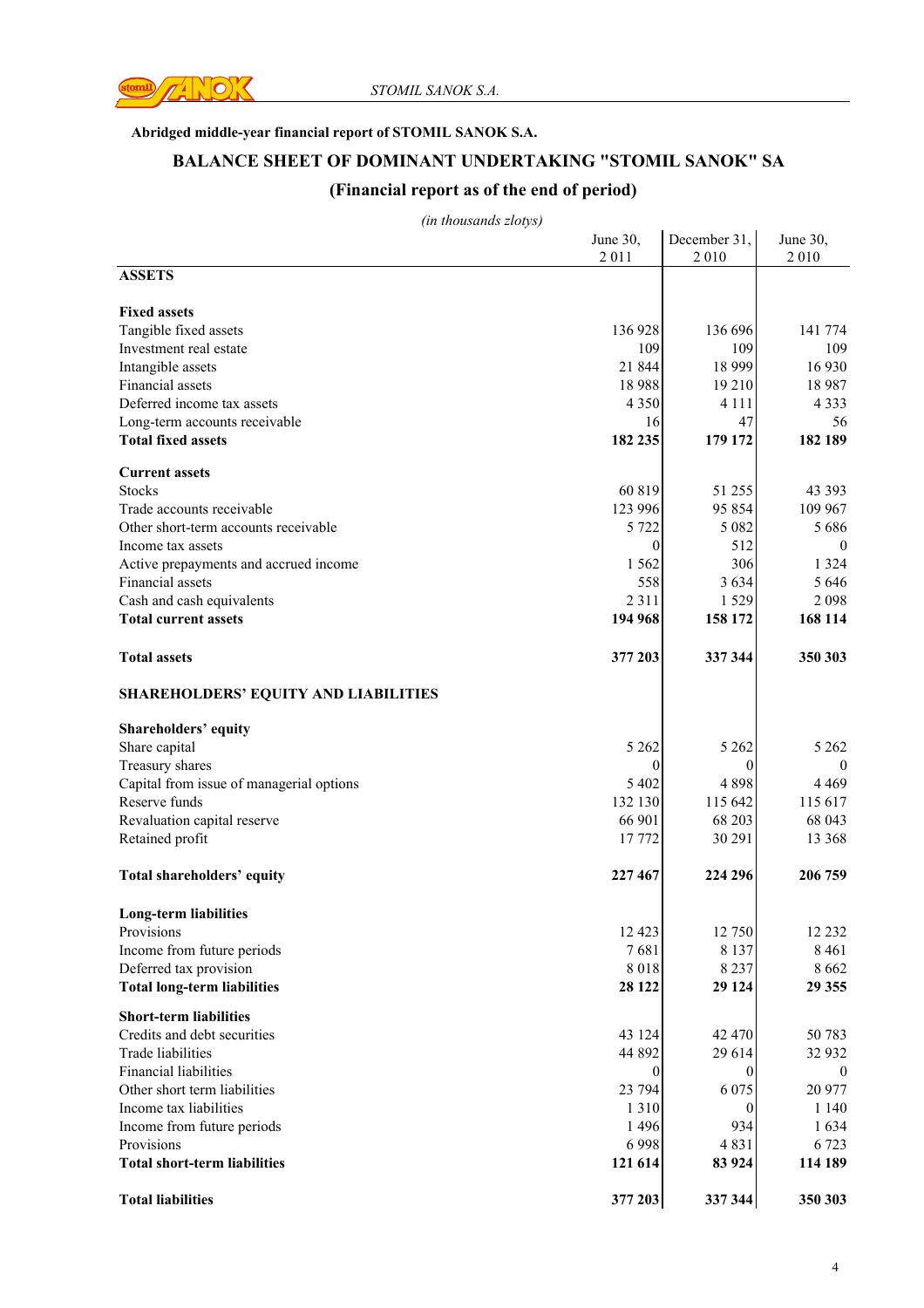

### *STOMIL SANOK S.A.*

#### **PROFIT AND LOSS ACCOUNT OF DOMINANT UNDERTAKING "STOMIL SANOK" S.A.**

|                                              | $01.04.2011 -$ | $01.01.2011 -$ | $01.04.2010 -$ | $01.01.2010 -$ |
|----------------------------------------------|----------------|----------------|----------------|----------------|
|                                              | 30.06.2011     | 30.06.2011     | 30.06.2010     | 30.06.2010     |
| <b>Sales revenue</b>                         | 119 517        | 221 215        | 100 385        | 185 193        |
|                                              | 97 704         | 182 827        | 80 649         | 153 084        |
| <b>Cost of sales</b>                         |                |                |                |                |
| Gross profit on sales                        | 21813          | 38 388         | 19 736         | 32 109         |
| Selling cost                                 | 4486           | 8 3 8 6        | 4 0 4 4        | 7728           |
| General and administrative expenses          | 5 1 4 3        | 10 560         | 5 1 3 6        | 9611           |
| <b>Core business result</b>                  | 12 184         | 19 442         | 10 556         | 14 770         |
| Other operating income                       | 2467           | 2671           | 670            | 864            |
| Other operating expenses                     | 314            | 697            | 540            | 1 0 8 6        |
| <b>Operating result</b>                      | 14 3 37        | 21 4 16        | 10 686         | 14 548         |
| Financial income                             | 151            | 547            | 2 4 0 9        | 3 1 8 2        |
| Financial expenses                           | 298            | 644            | 419            | 952            |
| Pre-tax profit                               | 14 190         | 21 3 19        | 12 676         | 16778          |
| Income tax                                   | 3 0 7 7        | 4710           | 2416           | 3 4 1 0        |
| Current                                      | 3 0 6 1        | 4 9 0 3        | 2815           | 3853           |
| Deferred                                     | 16             | $-193$         | $-399$         | $-443$         |
| Net profit                                   | 11 113         | 16 609         | 10 260         | 13 368         |
| Weighted average number of shares            |                | 26 308 502     |                | 26 308 502     |
| Earnings per share                           |                | 0,63           |                | 0,51           |
| Weighted average diluted number of shares    |                | 27 455 342     |                | 27 168 632     |
| Diluted earnings per share                   |                | 0,60           |                | 0,49           |
| Revenue from sales of products               | 115 471        | 214 864        | 98 590         | 180 903        |
| Revenue from sales of products and materials | 669            | 2097           | 1453           | 1850           |
| Other revenues                               | 3 3 7 7        | 4 2 5 4        | 342            | 2440           |
| <b>Total sales revenue including</b>         | 119 517        | 221 215        | 100 385        | 185 193        |
| - revenue generated locally                  | 48 6 68        | 93 875         | 45 899         | 87 709         |
| - revenue from foreign contractors           | 70 849         | 127 340        | 54 48 6        | 97484          |